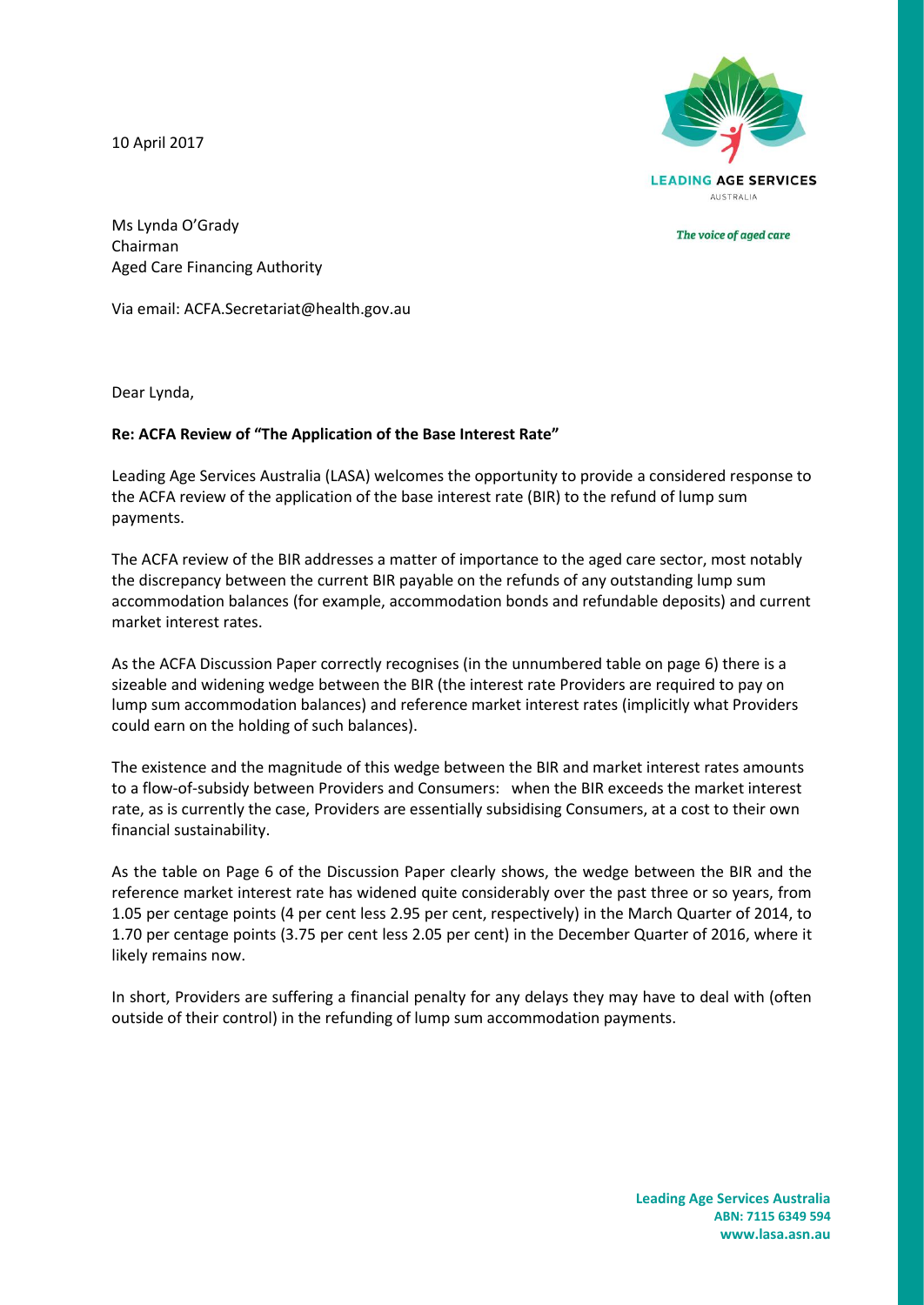The Discussion Paper provides (in the second table on Page 7) a useful worked example which illustrates the nature and extent of this financial penalty: a balance of lump sum contribution refundable of \$250,000, over 39 days, with a BIR of 3.75 per cent would produce an interest payment of \$1,001.71.

Had the BIR reflected the reference market interest rate of say 2 per cent which could have been earned by a Provider, the interest payment would have been \$534.25, or a wedge of \$467.46.

The Discussion Paper usefully goes on to point out (in the table on page 8) the quantum of this wedge increases substantially in money terms, with the passage of time. For the same refund amount, a BIR of 3.75 per cent and a market interest rate of 2.05 per cent, the financial penalty for the Provider rises from \$842.47 per refund for a 60 day period to \$1,684.93 per refund for a 120 day period, to \$2,257.40 per refund for a 180 day period.

For many smaller Providers, especially those operating on slimmer margins, the quantum of the wedge is not inconsequential.

A recent survey by Stewart Brown<sup>1</sup>, a consultancy specialising in aged care financial services, found one-in-eight (just over 12 per cent) of residential care facilities had negative EBITDAs (earnings before interest, tax, depreciation and amortisation; a key measure of financial performance), with threequarters of facilities surveyed having an average care result of \$2.57 or below per bed per day.

The Discussion Paper correctly notes while Providers have some degree of discretion in handling the refund of lump sum accommodation payments, there are potentially serious legal implications (and liabilities) of any missteps in this regard. For all practical purposes, Providers, for good reason, tend to take a careful approach to making such refunds.

In the case of the death of a resident, the Provider is required by law to refund the lump sum payment within fourteen (14) days of receiving probate of the will or letters of administration. Self-evidently, these matters are not within the control of the Provider; rather, they are at the management of a third party (usually the executor, amongst others).

While the Provider has the discretion to make the refund before receiving such formal advisories there is, as the Discussion Paper politely stated (at page 4), "… *some risk is attached to refunding the lump sum balance prior to probate being provided.".* Sensible risk management would mean most Providers would not execute a refund without receiving such formal notifications

However, the financial costs any such delays in this administrative and legal process are borne by the Provider – that is, they pay a cost for delays outside of their control; over which they have no ability to resolve. And the wider the wedge between the BIR and the reference market interest rate, the greater the financial penalty borne by the Provider.

-

<sup>1</sup> StewartBrown (2016) "Age Care Financial Performance Survey – Residential Care Report, September 2016"